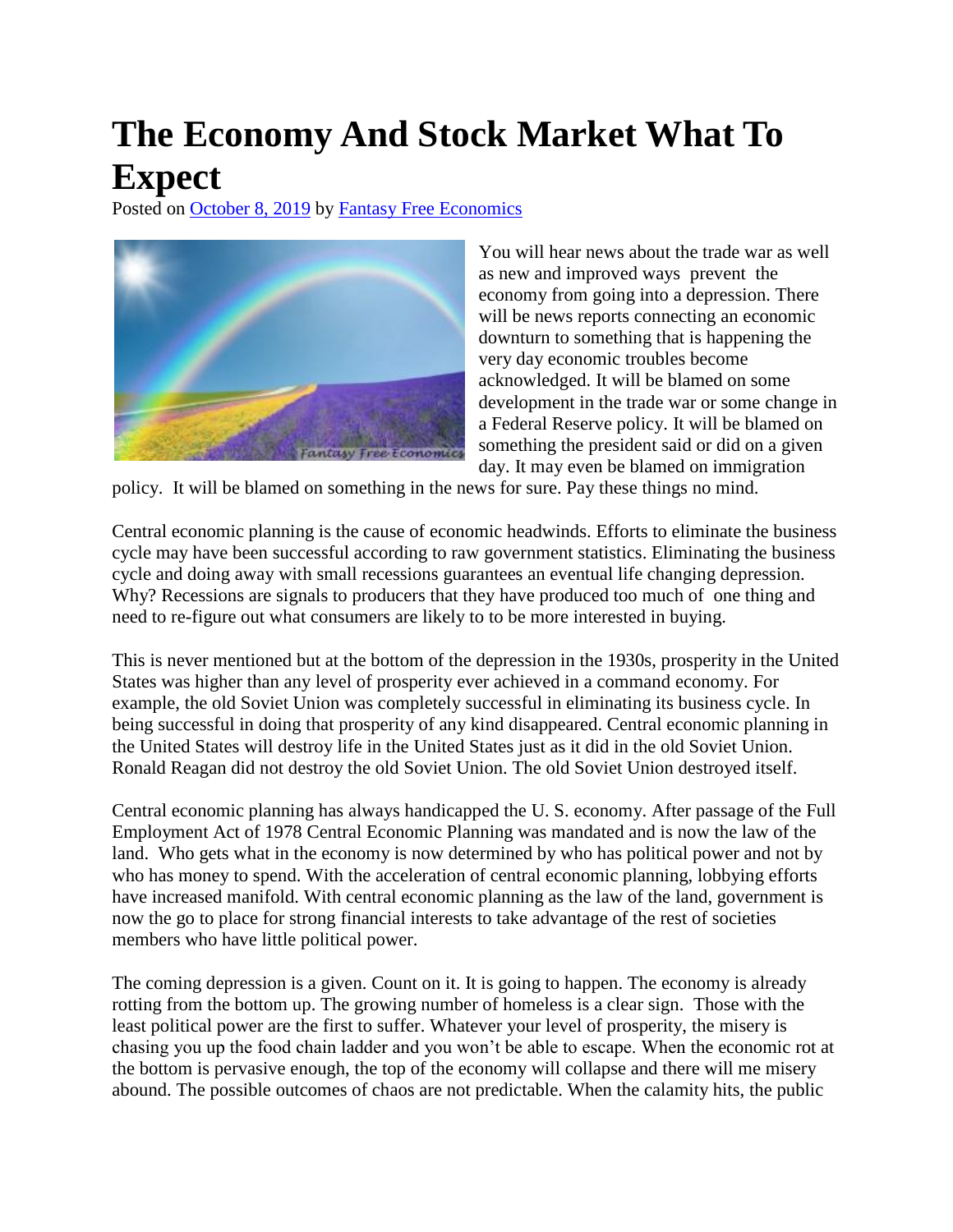is highly likely to opt for more central. Intellectuals will seize the opportunity to profit from the pretense of knowledge and accommodate all who still have confidence in government economic solutions. Basically more of what has caused the difficulties will likely be used to try and remedy the problems. Just be ready because things are going to get very very bad.

The stock market is no longer a leading indicator. Stock prices are managed with organized support. The stock market now serves more like a judas goat. Specially trained goats have been



used as a means of gently enticing sheep to peacefully follow such goats to be slaughtered. That is the function of the stock market today.

Right now the U.S. stock market market is at a critical juncture as are foreign stock Markets. All major indexes around the world are in in long term consolidation patterns. Any stock market that looks like it will break down below its consolidation pattern is going to get as much organized support as can be mustered up. The question we all must ask is, what are the limits of resources that can be used to elevate the stock market? That is why I am in cash as an

alternative to shorting the market.

## **U.S**



**Germany**